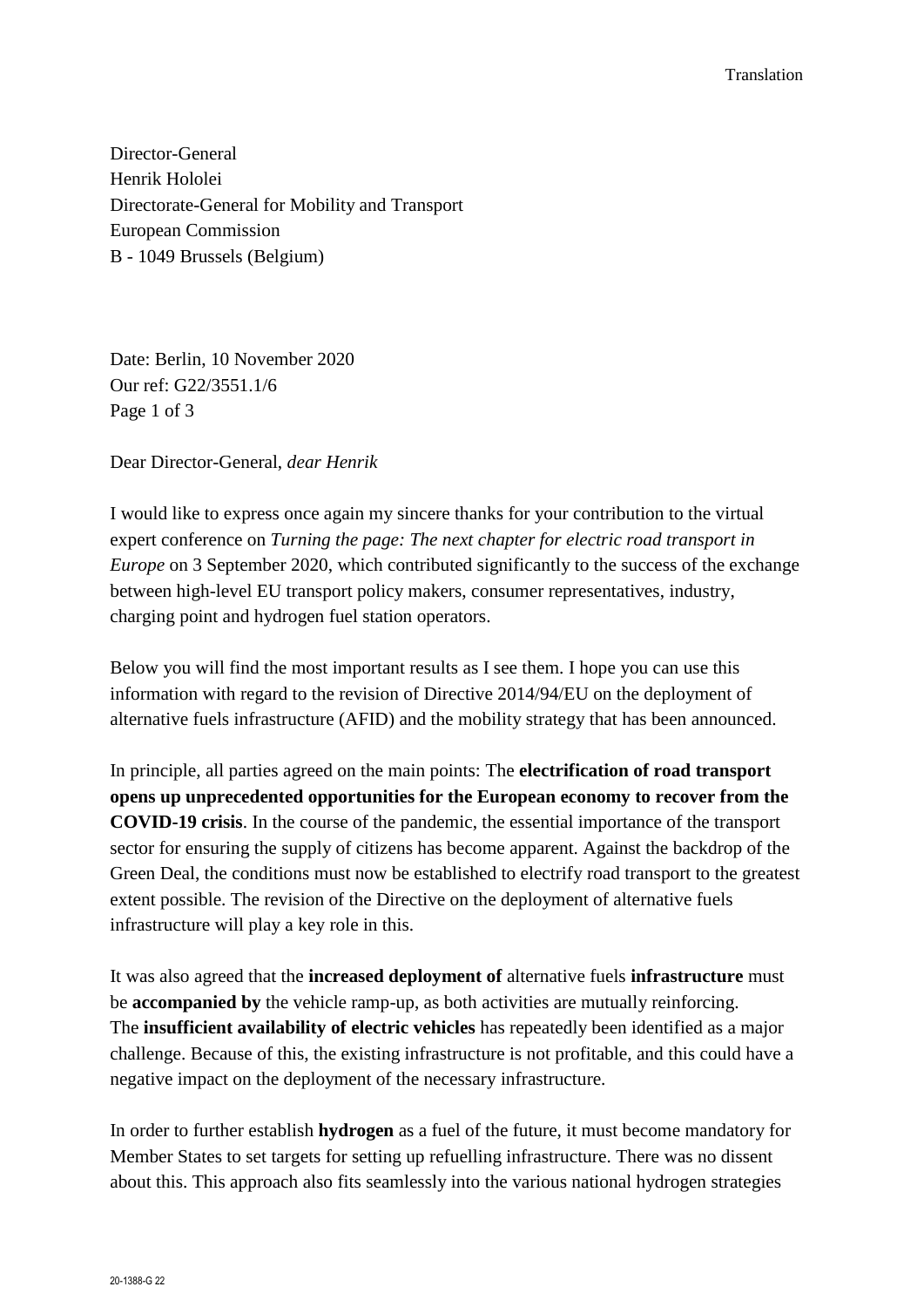## Page 2 of 3

and also into the European Hydrogen Strategy. During the discussion, a call was made for the future use of hydrogen in transport to be linked to **targeted EU funding**. In doing so, both vehicle fleets and the intelligent combination of generation, transport and refuelling infrastructure should be taken into account.

There was consensus on the need to **focus more on** the **customer friendliness** of the infrastructure in future in all plans. To achieve this, **payment options** must be simplified and be **as uniform as possible**. Customers must be sure that they can pay for their charging or refuelling operations at any time and anywhere in Europe. The rapidly changing payment habits and options make binding provisions to offer a single payment option challenging.

In a survey among the participants, there were large majorities for each of the following statements:

- Without the objectives of the national strategic frameworks, there would be less infrastructure in the Member States.
- In the field of road transport, the focus should be on zero-emission technologies.
- The amended AFID should include charging at individual charge points on the basis of debit and credit cards.
- With the AFID, common standards for fuel cell powered vehicles in the HGV and passenger transport sectors should be introduced.

All participants agreed that **coordination at European level** and a common approach were of paramount importance. In the internal market, the same rules must apply to charging and refuelling in order to prevent fragmentation.

Europe must **defend** its very **good competitive position** in alternative fuels and drivetrains. Because of its position as global rule-maker, decisions in the leading markets will have a global impact.

Director-General, the debate has shown that, if we

- 1. pursue the vehicle and infrastructure ramp-ups in parallel,
- 2. combine our objectives with intelligent funding,
- 3. substantiate authorisations and processes,
- 4. focus on the customer and
- 5. define the regulatory framework together as Europeans,

we can show the world that Europe can maintain its pioneering role in climate change mitigation with regard to road transport, strengthen its industries and increase the prosperity of its citizens.